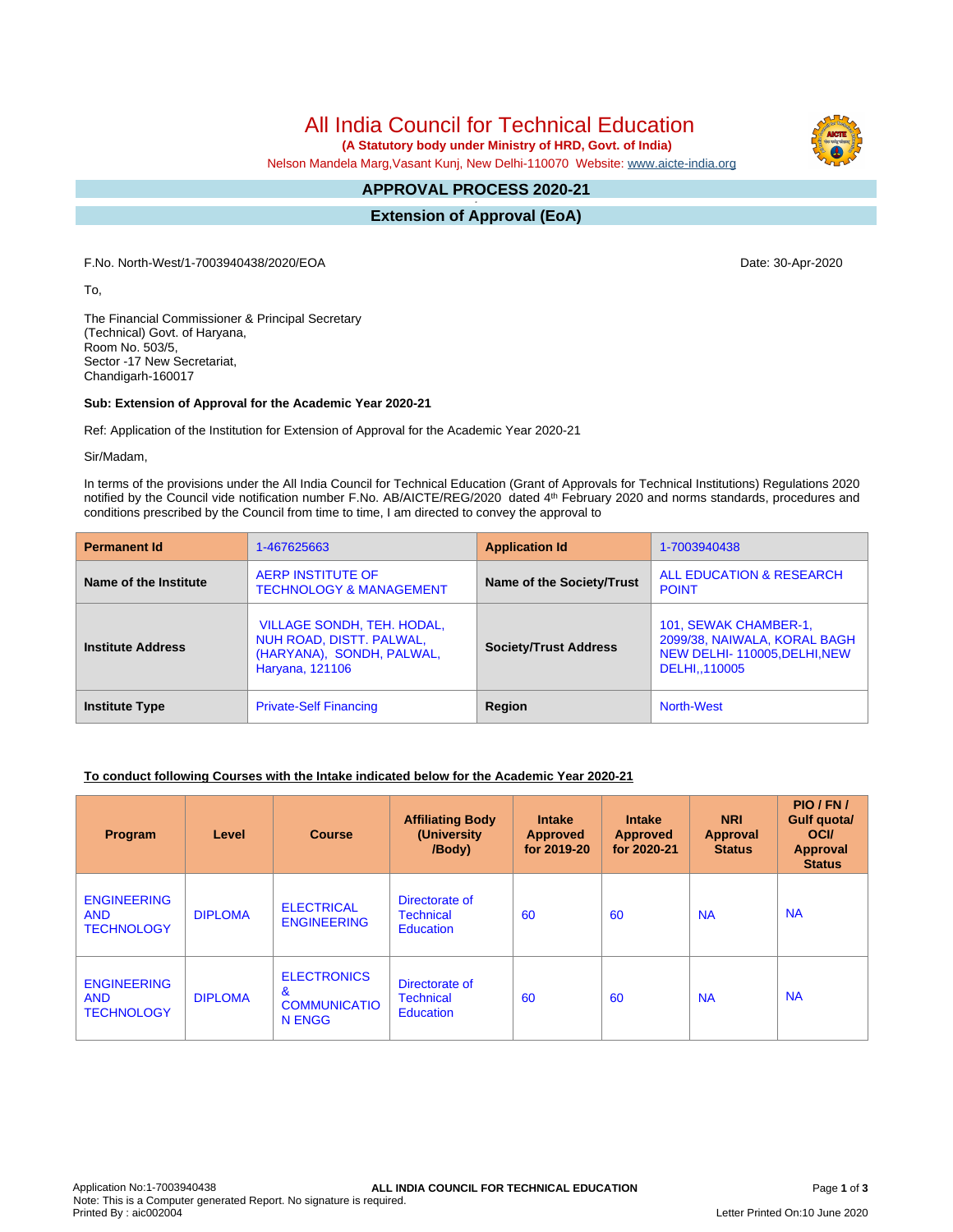| <b>ENGINEERING</b><br><b>AND</b><br><b>TECHNOLOGY</b> | <b>DIPLOMA</b> | <b>MECHANICAL</b><br><b>ENGINEERING</b>                   | Directorate of<br><b>Technical</b><br><b>Education</b> | 60 | 60 | <b>NA</b> | <b>NA</b> |
|-------------------------------------------------------|----------------|-----------------------------------------------------------|--------------------------------------------------------|----|----|-----------|-----------|
| <b>ENGINEERING</b><br><b>AND</b><br><b>TECHNOLOGY</b> | <b>DIPLOMA</b> | <b>CIVIL</b><br><b>ENGINEERING</b>                        | Directorate of<br><b>Technical</b><br>Education        | 60 | 60 | <b>NA</b> | <b>NA</b> |
| <b>ENGINEERING</b><br><b>AND</b><br><b>TECHNOLOGY</b> | <b>DIPLOMA</b> | <b>DIPLOMA</b><br><b>MEDICAL LAB</b><br><b>TECHNOLOGY</b> | Directorate of<br><b>Technical</b><br>Education        | 60 | 60 | <b>NA</b> | <b>NA</b> |

### **It is mandatory to comply with all the essential requirements as given in APH 2020-21 (Appendix 6)**

# **Important Instructions**

- 1. The State Government/ UT/ Directorate of Technical Education/ Directorate of Medical Education shall ensure that 10% of reservation for Economically Weaker Section (EWS) as per the reservation policy for admission, operational from the Academic year 2020-21 is implemented without affecting the reservation percentages of SC/ ST/ OBC/ General. However, this would not be applicable in the case of Minority Institutions referred to the Clause (1) of Article 30 of Constitution of India. Such Institution shall be permitted to increase in annual permitted strength over a maximum period of two years beginning with the Academic Year 2020-21
- 2. The Institution offering courses earlier in the Regular Shift, First Shift, Second Shift/Part Time now amalgamated as total intake shall have to fulfil all facilities such as Infrastructure, Faculty and other requirements as per the norms specified in the Approval Process Handbook 2020-21 for the Total Approved Intake. Further, the Institutions Deemed to be Universities/ Institutions having Accreditation/ Autonomy status shall have to maintain the Faculty: Student ratio as specified in the Approval Process Handbook. All such Institutions/ Universities shall have to create the necessary Faculty, Infrastructure and other facilities WITHIN 2 YEARS to fulfil the norms based on the Affidavit submitted to AICTE.
- 3. In case of any differences in content in this Computer generated Extension of Approval Letter, the content/information as approved by the Executive Council / General Council as available on the record of AICTE shall be final and binding.
- 4. Strict compliance of Anti-Ragging Regulation: Approval is subject to strict compliance of provisions made in AICTE Regulation notified vide F. No. 373/Legal/AICTE/2009 dated July 1, 2009 for Prevention and Prohibition of Ragging in Technical Institutions. In case Institution fails to take adequate steps to Prevent Ragging or fails to act in accordance with AICTE Regulation or fails to punish perpetrators or incidents of Ragging, it will be liable to take any action as defined under clause 9(4) of the said Regulation.

**Prof.Rajive Kumar Member Secretary, AICTE**

Copy to:

- **1. The Director Of Technical Education\*\*, Haryana**
- **2. The Principal / Director,** AERP INSTITUTE OF TECHNOLOGY & MANAGEMENT Village Sondh, Teh. Hodal, Nuh Road, Distt. Palwal, (Haryana), Sondh,Palwal, Haryana,121106